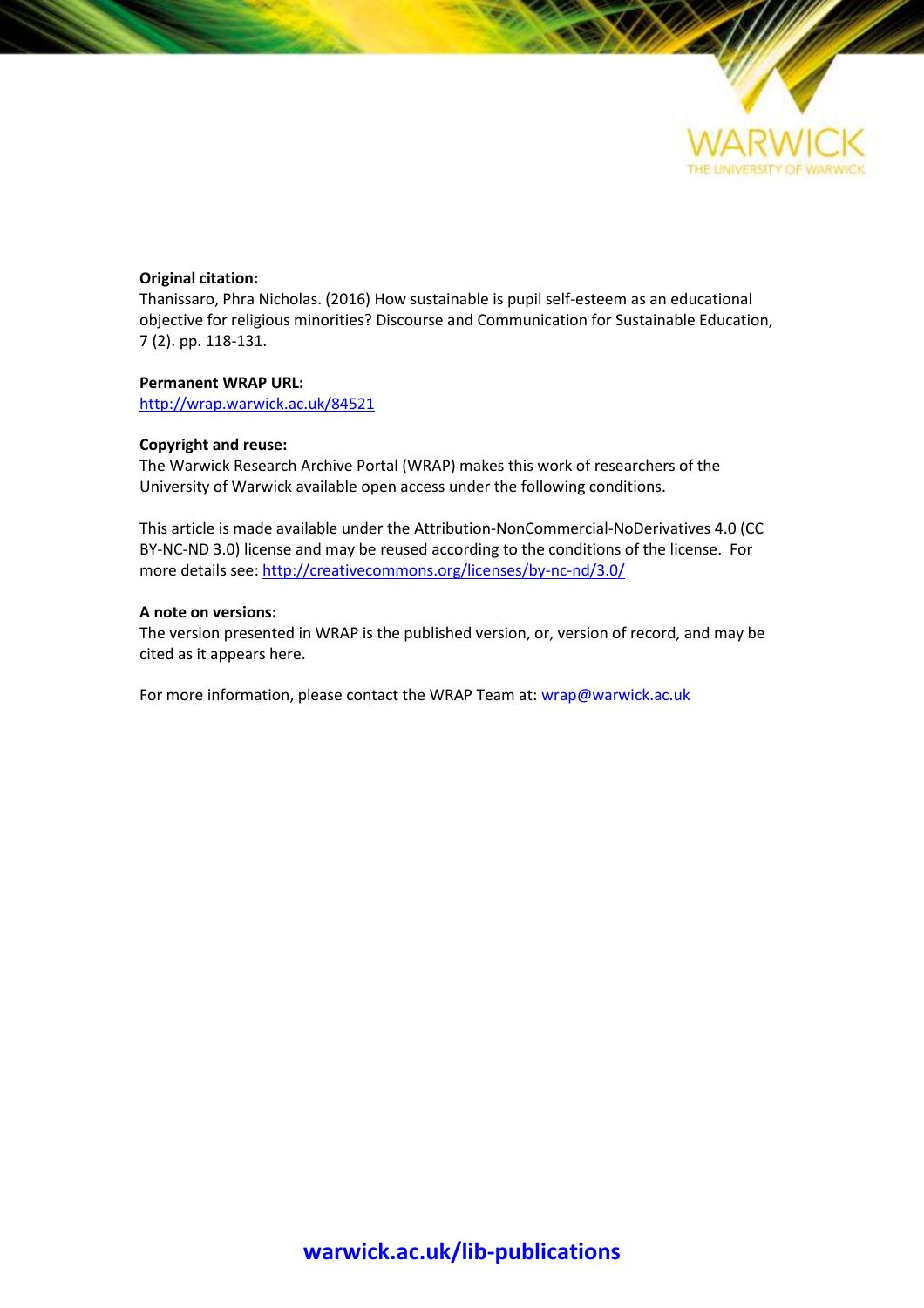DOI: 10.1515/dcse-2016-0020

*Discourse and Communication for Sustainable Education, vol.* 7, *no.* 2, *pp.* 118–131, 2016

# How Sustainable is Pupil Self-Esteem as an Educational Objective for Religious Minorities?

Phra Nicholas Thanissaro The University of Warwick, the United Kingdom

#### Abstract

Although the importance of self-esteem in educational achievement is contested, it remains a significant touchstone of multicultural religious education. This study set out to establish differences in demographics and attitudes between high self-esteem and low self-esteem Buddhist teenagers who are a small religious minority in Britain. Low self-esteem teens expressed less well-being, more worry in relationships with their family and friends, low motivation in school, more supernatural beliefs, more introversion, felt Buddhism irrelevant and used the internet more. Self-esteem was not linked to religious values or environmental concern. Narrow focus on self-esteem as an educational aim risks the known weaknesses of multiculturalism that have since been overcome in pluralist education. The limited usefulness of the self-esteem concept does however reveal ways forward for teachers of minority education, introverts and sustainability.

*Keywords*: self-esteem, Buddhism, teenagers, psychological type, sustainability.

# Introduction

When education is referred to as 'sustainable' rather than 'for sustainability', there is an expectation that it should give deeper attention to the process of education itself (Sterling,  $2008, 63$ ) and importance to the qualities of the learner  $-$  valuing, sustaining and realizing human potential and social wellbeing (Sterling, 2001, 22). Where consideration is given to the way people interact with their ecology, sustainable education must of necessity involve personality factors such as attitudes, awareness and feelings of responsibility (Chansomsak & Vale, 2008, 37). Such educational objectives leave teachers with the challenge of finding the sort of affirmation and empowerment to correspond with the objectives of sustainability  $-$  questions of implementation ultimately rooted in the sort of self-image the teacher desires to see in the pupil.

Self-esteem has been defined as an individual's sense of self-worth, or the extent to which a person values, approves of, appreciates, prizes or likes him or herself (Blascovitch & Tomaka, 1991) and has been related to many psychological domains including personality, behaviour, socioeconomic factors, health and clinical psychology. Self-esteem is a widely used construct both in popular and formal psychology (Baumeister et al.,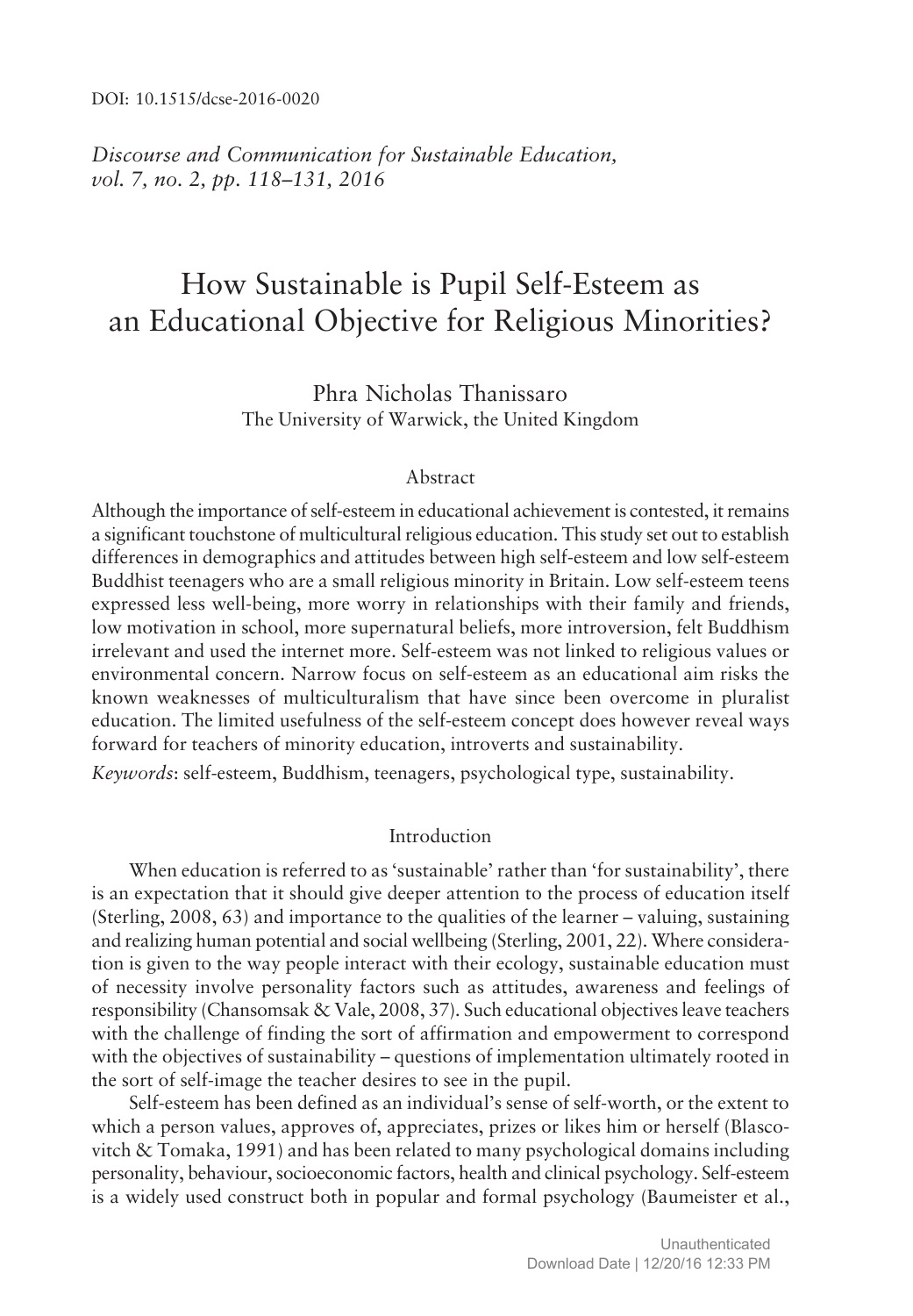2003; Lipnevich, 2006). Self-esteem is acknowledged for its role in allowing adolescents to cope and adjust to their situation (Coleman & Hendry, 1999, 56). The earliest research considered low self-esteem to be related to depression, anxiety and poor school performance (Rosenberg, 1965). More recent research on self-esteem has come to understand that, like self-concept, it is best construed as multi-dimensional  $-$  i.e. a young person may feel a stronger sense of self-worth in some situations than others.

In education, doubt has been cast over the reliability of links between the construct of self-esteem and school performance. Carl Rogerís psychology of always praising and never criticising (Rogers, 1961) has been found to devalue praise and confuse young people, contributing to narcissism and other forms of *inflated* self-esteem (Geller, 1982). Incongruously, research has shown high self-esteem is partly the *result* of good school performance. Efforts to boost the self-esteem of pupils have not been shown to improve academic performance and have sometimes proved counterproductive. The rest of the observable correlation may be attributable to the 'Pygmalion Effect' whereby the greater the expectation placed upon pupils, the better they perform (Rosenthal & Jacobson, 1968). Nonetheless, high self-esteem has been shown to be linked to persevering longer in the face of failure and resilience against stress and trauma. Children without any friends tended to have low self-esteem, but lack of friends may be *result* rather than the cause of having low self-esteem (Bishop & Inderbitzen, 1995). Low self-esteem has been shown to increase delinquency in affluent groups but boosted self-esteem *resulted* from delinquency in low socio-economic groups. Nonetheless, statistical links seem to exist between high self-esteem and happiness (Baumeister et al., 2003, 28) and between low self-esteem and eating disorders.

In spite of the mixed reception for the self-esteem construct in the general education literature, in multicultural education it remains one touchstone of educational outcomes – to the extent that Tiedt and Tiedt (1986, 23) claimed:

A major goal for educators ... is to help children develop positive self-concepts, to view themselves as worthwhile persons, and to perform accordingly ... this emphasis is especially crucial for children from minority groups.

Moreover, low self-esteem identifiers of marginalization or embarrassment can occur where there is no acknowledgment in school of a pupil's cultural background (Nesbitt, 2004, 144).

The present study breaks new ground in moving away from consideration of selfesteem in the dominant culture of a society (e.g. Christians in a broadly Christian culture) to study self-esteem in Buddhists who form a tiny minority (0.4%) of the UK demographic. The rationale for this study was to find whether self-esteem is linked with particular attitudes or individual differences which overlap with those of sustainable education and to suggest ways to build aspects of self-esteem into education appropriate to Buddhists and sustainable education – concluding the likely effectiveness of the 'uniqueness' construct for minorities, if education is to be made truly inclusive.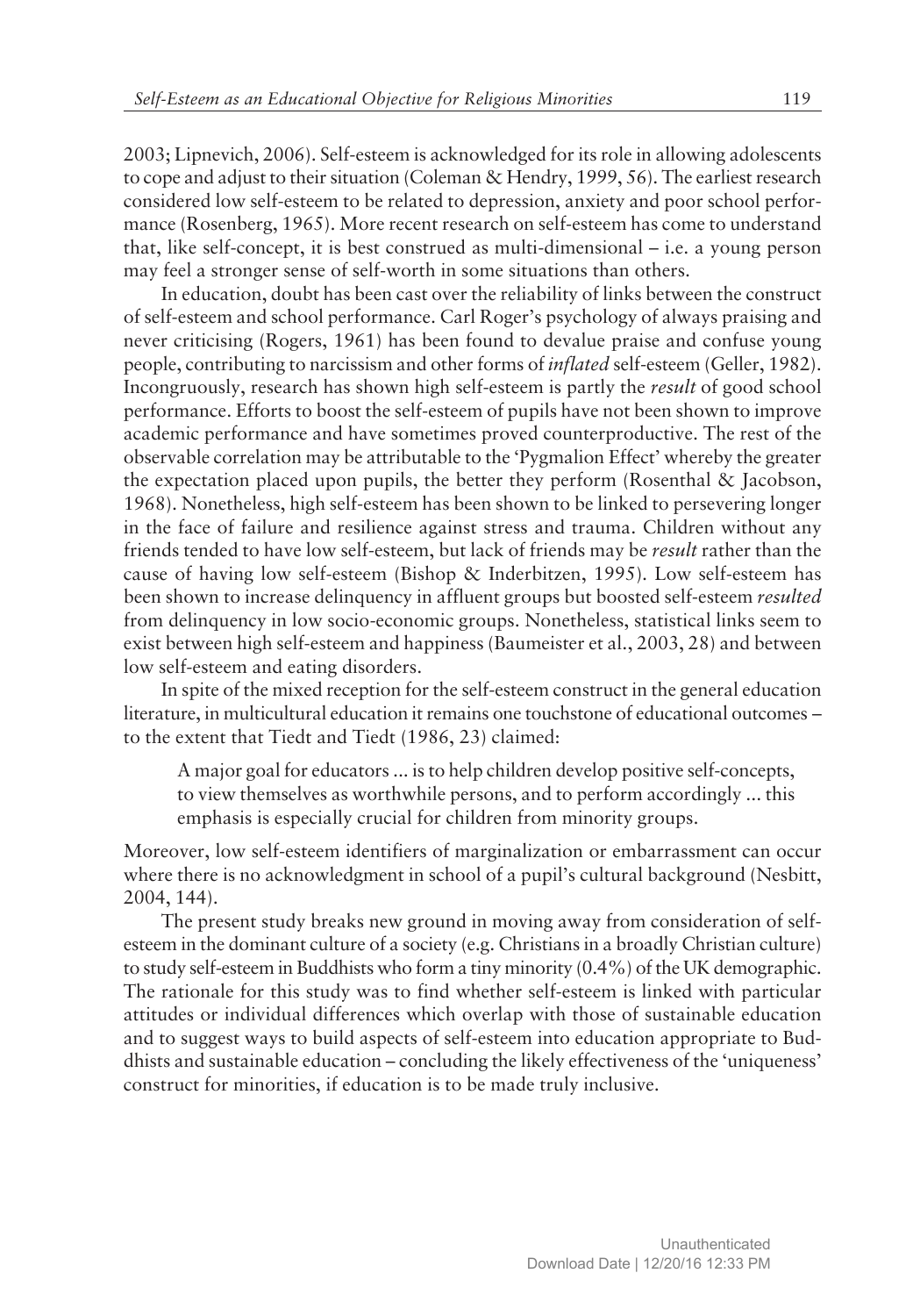## **Methodology**

# **Sample**

At the time of the 2011 census, there were 247,743 Buddhists in England and Wales, 22,715 of whom were teenagers. A survey was completed by a convenience sample of 417 self-identifying Buddhist teens attending temples in Britain or displaying an interest in Buddhist keywords<sup>1</sup> on their Facebook page. The sample consisted of 225 male (54%) and 192 females (46%) aged between 13 and 20 (*M*=16.33, SD=2.34) and included Buddhists of Asian (52%), White (34%), Mixed (11%), Chinese (2%) and Black (1%) ethnicity. Some of these Buddhists had ethnic roots in the countries of Asia (so-called ëheritageí Buddhists) while others had converted to Buddhism independent of their family's influence (so-called 'convert' Buddhists). The two sorts of Buddhists have *styles* of religious practice often as different from each other as they are from non-Buddhist religions – and therefore warrant separate examination. In this research, heritagestyle Buddhists have been operationalized as including those who have self-identified as Asian-Indian, Asian-Pakistani, Asian-Bangladeshi, Any Other Asian and Chinese. Convert-style Buddhists have been operationalized as including Black-African, Black-Caribbean and White. In this sample, of those for whom religious style could be ascertained,<sup>2</sup> 61% were heritage and 39% were convert.

#### **Instrument**

A compound survey with design details similar to that described by Thanissaro (2016), collected demographic data such as parental employment, social class, internet use, psychological type, neuroticism, sex, religious affiliation, age and ethnicity (hereafter collectively referred to as 'individual differences') and mapped attitudes. The survey questions central to this particular article was a section that measured self-esteem. Although there are several possible ways to assess self-esteem (Heatherton & Wyland, 2003), the Coopersmith measure was adopted since it is one of the self-esteem scales proven to perform best on factor analysis (Demo, 1985). The school short-form of the Self-Esteem Inventory [SEI] used in this study was developed to provide an alternative to the full 50-item SEI (Coopersmith, 1967; 1981) when time for completion is limited (see Hills et al., 2011). Devised for use specifically with children, the instrument assesses selfesteem in the contexts of school, parents and peers. The short-form school SEI consists of the 25-items with self-esteem scores calculated from the aggregate item scores with higher scores indicating greater self-esteem. Questions on the SEI relate to global self-

<sup>1</sup> The keywords included the words: arhat (Buddhism), Buddhism, Buddhism Theravada, Buddhist, Buddhist meditation, Burmese Buddhist temple, Dhammakaya meditation, Dhammakaya movement, Foundation for the Preservation of the Mahayana Tradition, FWBO, Gautama Buddha, interbeing, Karma Kagyu, Mahayana, merit (Buddhism), New Kadampa Tradition, Order of Interbeing, Samatha, Soka Gakkai International SGI, Theravada, Theravada Buddhism, Theravada Buddhist, Tibetan Buddhism, Triratna Buddhist Community, Vietnamese Family of Buddhism, Vipassana, Vipassana meditation, Zen, Thich Nhat Hanh, Buddhism in Bangladesh, Buddhahood, Diamond Way Buddhism, Buddhaís Dharma, Pure Land Buddhism, Buddhaís Light International Association.

<sup>&</sup>lt;sup>2</sup> Not possible where ethnicity was 'mixed'.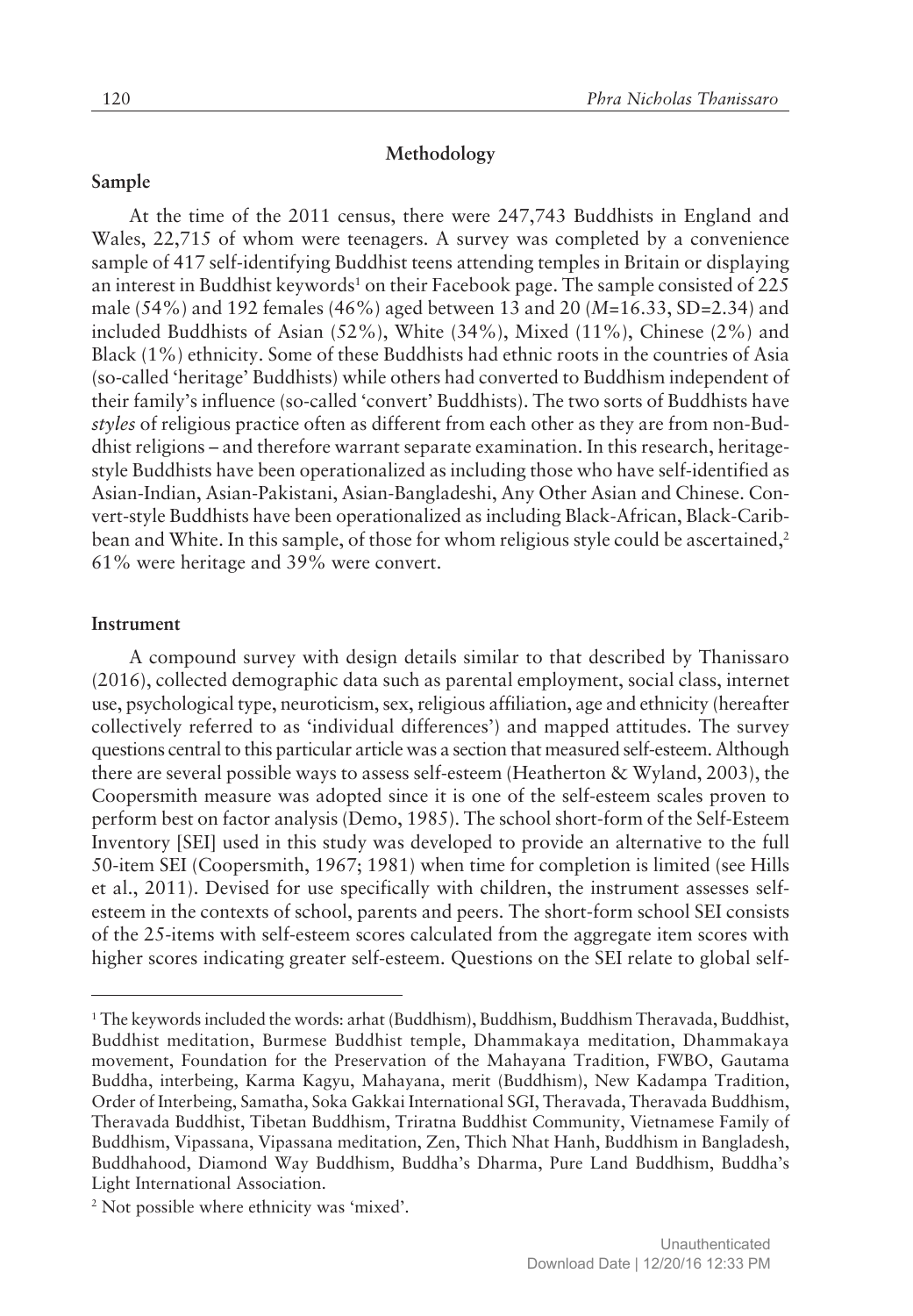esteem, relations with parents and relationships with answers on a yes/no scale. Scores can theoretically range from a minimum score of zero to a maximum of 25. Zhang (1997) reported the internal reliability and construct validity of the school short-form SEI to be satisfactory. Previous research has employed the school short-form SEI in relation to physical activity (Delaney & Lee, 1995), effectiveness of counselling (Sapp, 1994) and medical health (Stark et al., 1990). In aspects of Christian religiosity, selfesteem using this measure has been related to God image (Francis, 2005; Robbins et al., 2007), frequency of prayer (Francis & Gibbs, 1996), religious behaviour and personality (Hills et al., 2006), religiosity (Jones & Francis, 1996) and religious rejection (Williams et al., 2006).

## **Procedure**

Surveys were distributed in the period 2013–14 and were completed in the participants' own time and for those unable to complete the survey immediately, a stamped addressed envelope was provided to facilitate return. For the online part of the survey a Qualtrics web-based survey software was hosted on the St Mary's Centre website.<sup>3</sup> Teenagers were directed to this survey by clicking sidebar advertising banners that appeared on their Facebook page if they belonged to a Buddhist interest group. The online sample was limited to those both resident in the UK and falling within the target age-range.

Participants were divided into two roughly equal groups – the 'High SEI' group who had above-average SEI scores and the 'Low SEI' group who had below-average scores. In practice, the mean SEI score for the Buddhist teenagers in this study was 15.667. Also, although the attitude questions in the survey used a five-point Likert scale, for ease of analysis the 'agree strongly' and 'agree' responses were recoded into one category styled 'agree'. This has been compared statistically with a non-agree category consisting of scores for the remainder of responses from the 'disagree strongly', 'disagree' and 'not certainí categories. SPSS syntax was also used to calculate psychological type and SEI score. The resulting dataset was analyzed by means of the Chi-square<sup>4</sup> cross-tabulation routines of the SPSS statistical package (SPSS Inc., 1988) for categorical variable data such as levels of attitude question agreement or the independent samples *t*-test routine for continuous variable data such as SEI scores.

## **Findings**

Findings have been divided into two subsections. In the first part, self-esteem is compared with individual differences that include demographics and personality type. In the second part, links are explored between self-esteem and difference in agreement with attitude statements concerning well-being, family, school, friends and relationships, supernatural belief and Buddhism, for which significant differences were found between the high and low self-esteem groups.

<sup>3</sup> www.st-marys-centre.org.uk

<sup>&</sup>lt;sup>4</sup> Or the equivalent *I* for SSRT comparison of psychological type ratios.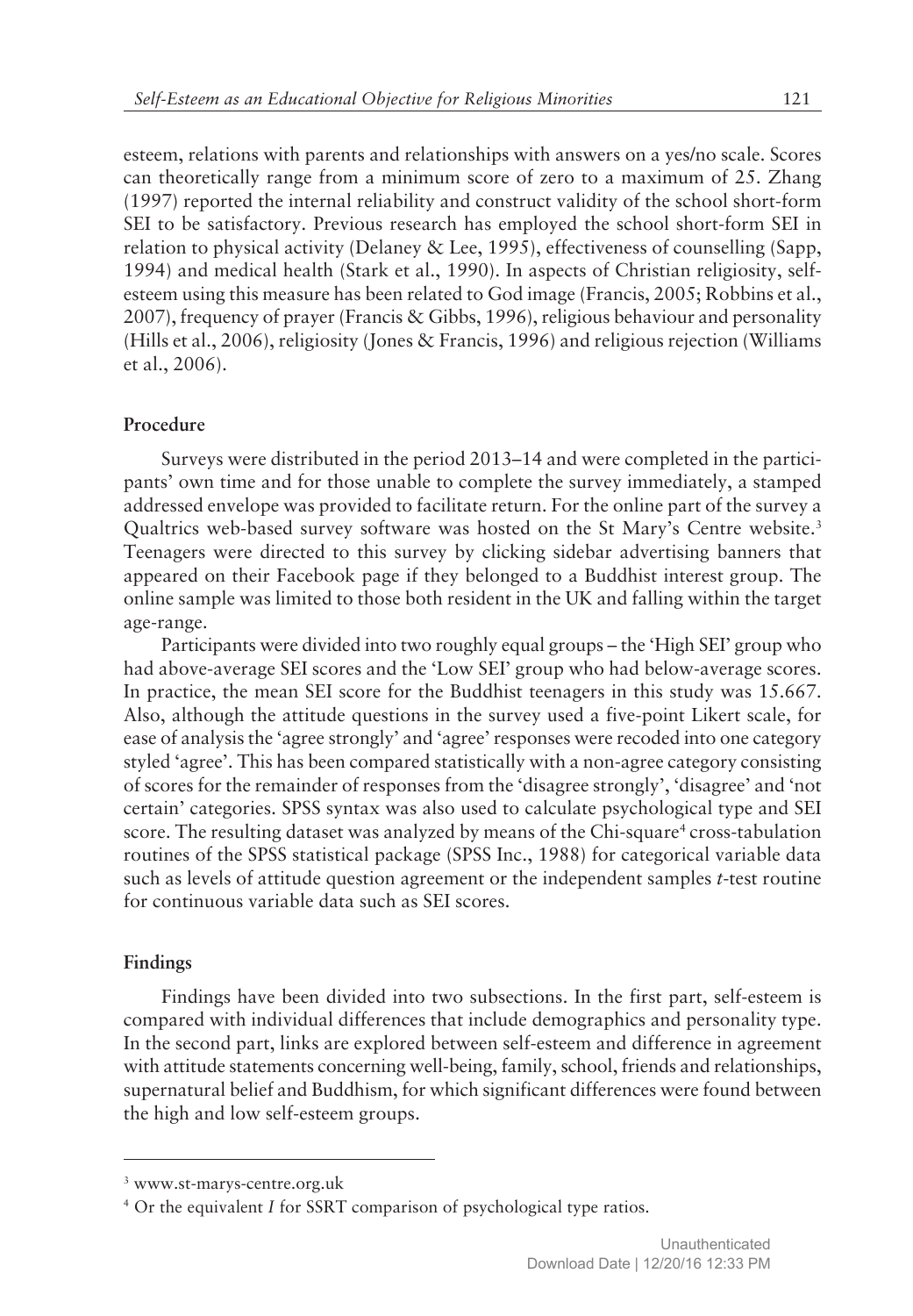# **Part 1: Individual Differences**

Table 1

| Summary of the Relation of Individual Differences to Self-esteem |  |  |  |  |
|------------------------------------------------------------------|--|--|--|--|
|------------------------------------------------------------------|--|--|--|--|

| Linked with                               | No link         |                      |
|-------------------------------------------|-----------------|----------------------|
| High Self-Esteem                          | Low Self-Esteem |                      |
| Parents in full-time employment           | Emotionality    | Buddhist affiliation |
| Higher social class                       | Instability     | Age                  |
| Less than 2 hours of internet use per day | Being female    | Religious style      |
| Extraversion                              |                 | Temple attendance    |
| Being a proper Buddhist                   |                 | Meditation frequency |
| Being a religious person                  |                 | Scripture reading    |
|                                           |                 | Bowing to parents    |

As shown in Table 1, the Buddhist teenagers' responses to general demographic questions, some significant differences were found between high and low self-esteem participants. Significantly more high self-esteem teens had a parent in full-time employment<sup>5</sup> rather than in part-time work, unemployed or retired. Significantly more high self-esteem teens did not belonged to 'working class' families.<sup>6</sup> Additionally, 72% of high self-esteem teens used the internet for no more than 2 hours per day.<sup>7</sup> In terms of psychological type, a significantly higher proportion of high self-esteem teens had an extravert orientation (62%).<sup>8</sup> Also almost twice as many high self-esteem teens had a for Dominant Feeling [Dt.F] preference.<sup>9</sup> High self-esteem teens were also scored significantly less neurotic in terms of emotionality and stability.<sup>10</sup> A comparison was made between Buddhist adolescents and a large sample of religiously-undifferentiated adolescents (RUA) from Year 9 and Year 10 pupils from Cornwall that used the same instrument and age-range (Hills et al., 2011). Buddhist adolescents as a whole were not significantly different in their self-esteem score from  $RUA<sup>11</sup>$  – therefore being a religious minority, in itself, is not synonymous with low self-esteem. No heightened degree of participation in Buddhist practice, whether it be meditation,<sup>12</sup> temple attendance,<sup>13</sup> or scripture reading<sup>14</sup> was found to have any significant link with self-esteem. Male Buddhist teens did however display a significantly higher self-esteem score than the females<sup>15</sup> – but this

<sup>&</sup>lt;sup>5</sup> Father 79%  $[\chi^2=9.33 \text{ p} < .01]$ / mother 55%  $[\chi^2=10.99 \text{ p} < .01]$ .

<sup>6</sup> By definition where the family breadwinner was employed in a manual labour: father 86%  $[\chi^2=13.45 \text{ p} < 0.01]$ / mother 57%  $[\chi^2=20.22 \text{ p} < 0.001]$ .

<sup>&</sup>lt;sup>7</sup> Which is significantly lower usage than for low self-esteem teens  $[\chi^2=7.95 \text{ p}<-101]$ .

<sup>8</sup> By comparison only 37% of low self-esteem teens were extravert which was significantly lower  $[x^2=14.15 \text{ p}$ <.001]. In general extraverts form only 52.3% of the normative UK type distribution (Kendall and McHenry 1998).

<sup>9</sup> 29% as compared with only 17% in low self-esteem teens [*I*=0.59 p<.05].

<sup>&</sup>lt;sup>10</sup> 90% of high self-esteem teens were significantly less emotional  $[\chi^2=45.07 \text{ p} < .001]$  and 79% were more stable  $[\chi^2=44.07 \text{ p}<-1001]$  than low self-esteem teens.

<sup>11</sup> *Mbudd*=15.05, S.D. = 5.49; *Mrua* =15.03, S.D. = 5.33, *t*[3201]=0.02, NS.

<sup>12</sup> *Mmeditation+*=15.30, S.D. = 5.29; *Mmeditation-*=15.42, S.D. = 5.30, *t*[330]=-0.18, NS.

<sup>13</sup> *Mtemple+*=15.15, S.D. = 5.39; *Mtemple-*=15.56, S.D. = 5.16, *t*[330]=-0.70, NS.

<sup>14</sup> *Mscripture+*=15.20, S.D. = 5.52; *Mscripture-*=15.46, S.D. = 5.11, *t*[329]=-0.44, NS.

<sup>15</sup> *Mmale*=16.13, S.D. = 5.22; *Mfemale*=14.30, S.D. = 5.21, *t*[330]=3.18, p<.01.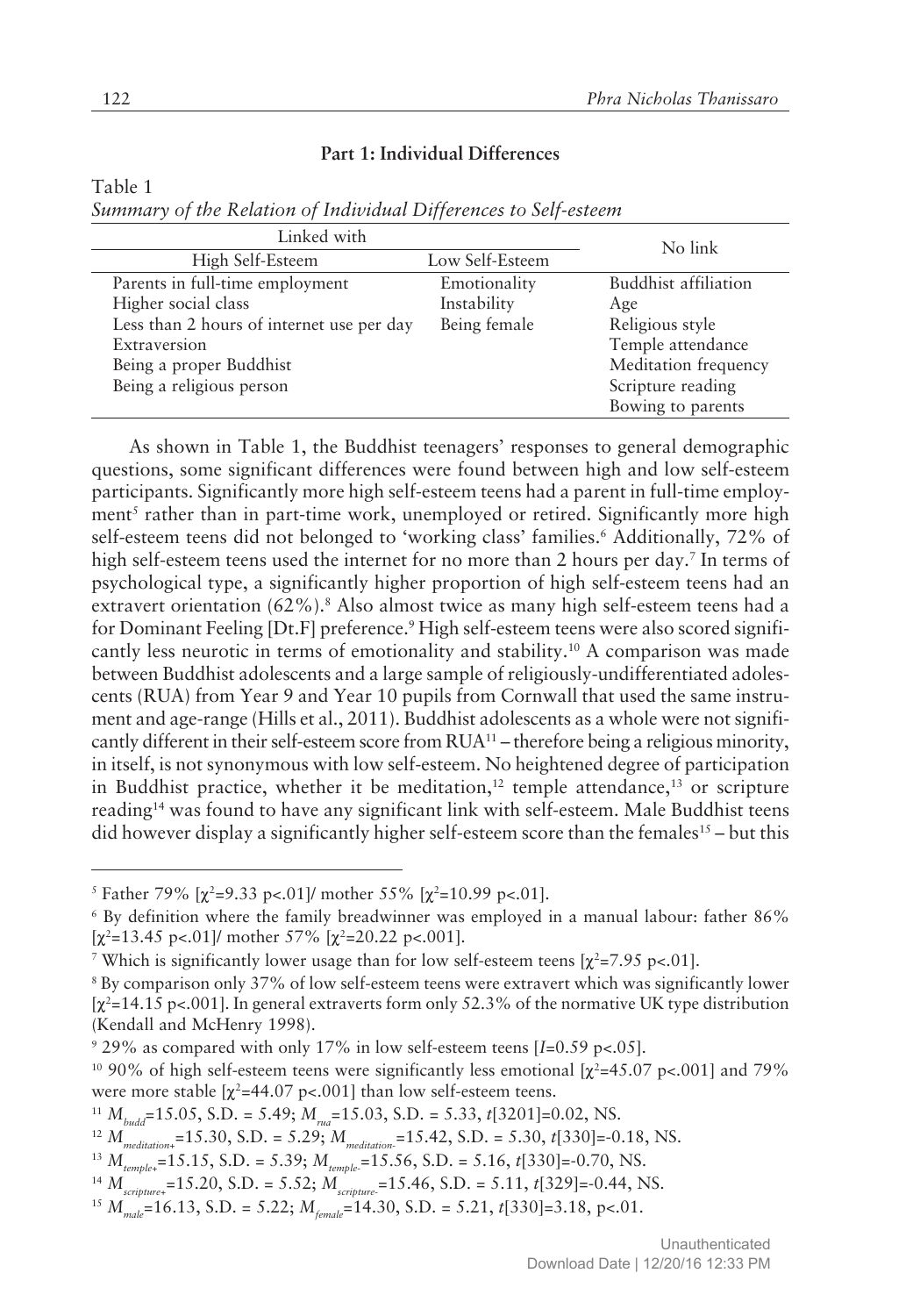difference is to be expected in all measures of self-esteem and was also shown to be the case in the religiously undifferentiated comparison sample. Buddhists in their early teens were not significantly different in their self-esteem score than those in their late teens.<sup>16</sup> Heritage Buddhist teens were not significantly different in their self-esteem score than convert Buddhist teens, $17$  and degree of affective Buddhist religiosity as measured by TSAB-R did not correlate significantly with self-esteem.<sup>18</sup>

# **Part 2: Attitudes Statistically Linked with Self-Esteem**

For clarity, in the remainder of findings subsections, significant differences in response to attitude question items between high and low self-esteem teens will be displayed as tables.

## **Well-being**

#### Table 2

*Degree of Agreement on Well-Being Statements for Low and High Self-Esteem Teens*

|                                                                     | % agree for |          |          |           |
|---------------------------------------------------------------------|-------------|----------|----------|-----------|
|                                                                     | Low SEI     | High SEI | $\chi^2$ | p<        |
| I have sometimes considered taking my own life                      | 40          | 13       | 16.0     | .001      |
| I feel I am not worth much as a person                              | 20          | 6        | 8.8      | .01       |
| I would not describe myself as happy                                | 25          | 6        | 13.4     | .001      |
| I often feel depressed                                              | 53          | 11       | 35.8     | .001      |
| There is nothing I can do to help solve the world's<br>problems     | 14          | 7        | 4.5      | .05       |
| I am concerned about the risk of pollution to the envi-<br>ronment  | 78          | 78       | 0.0      | <b>NS</b> |
| I am a unique individual                                            | 71          | 87       | 6.5      | .05       |
| I feel my life has a sense of purpose                               | 61          | 76       | 4.2      | .05       |
| I find life really worth living                                     | 71          | 89       | 8.9      | .01       |
| The wellbeing of my fellow students/workers is impor-<br>tant to me | 75          | 88       | 5.0      | .05       |

As shown in Table 2, for well-being-related statements, as might be expected, those of lower self-esteem were significantly more likely to consider taking their own life, feel worthless as a person, unhappy, depressed and powerless in the face of the world's problems. Self-esteem was not significantly linked however with concern for the environment. Those of higher self-esteem were significantly more likely to see themselves as a unique individual, with a sense of purpose in life and find life worth living. Those of high self-esteem were significantly more likely to lend importance to the wellbeing of their fellow students or workers.

<sup>16</sup> *Mearly*=14.91, S.D. = 5.37; *Mlate*=15.93, S.D. = 5.12, *t*[330]= -1.74, NS.

 $^{17}$   $M_{bb}$ =15.53, S.D. = 5.17;  $M_{cb}$ =15.13, S.D. = 5.41, *t*[292]= 0.60, NS.

<sup>18</sup> *Pearson r*[330]*=*0.19, NS.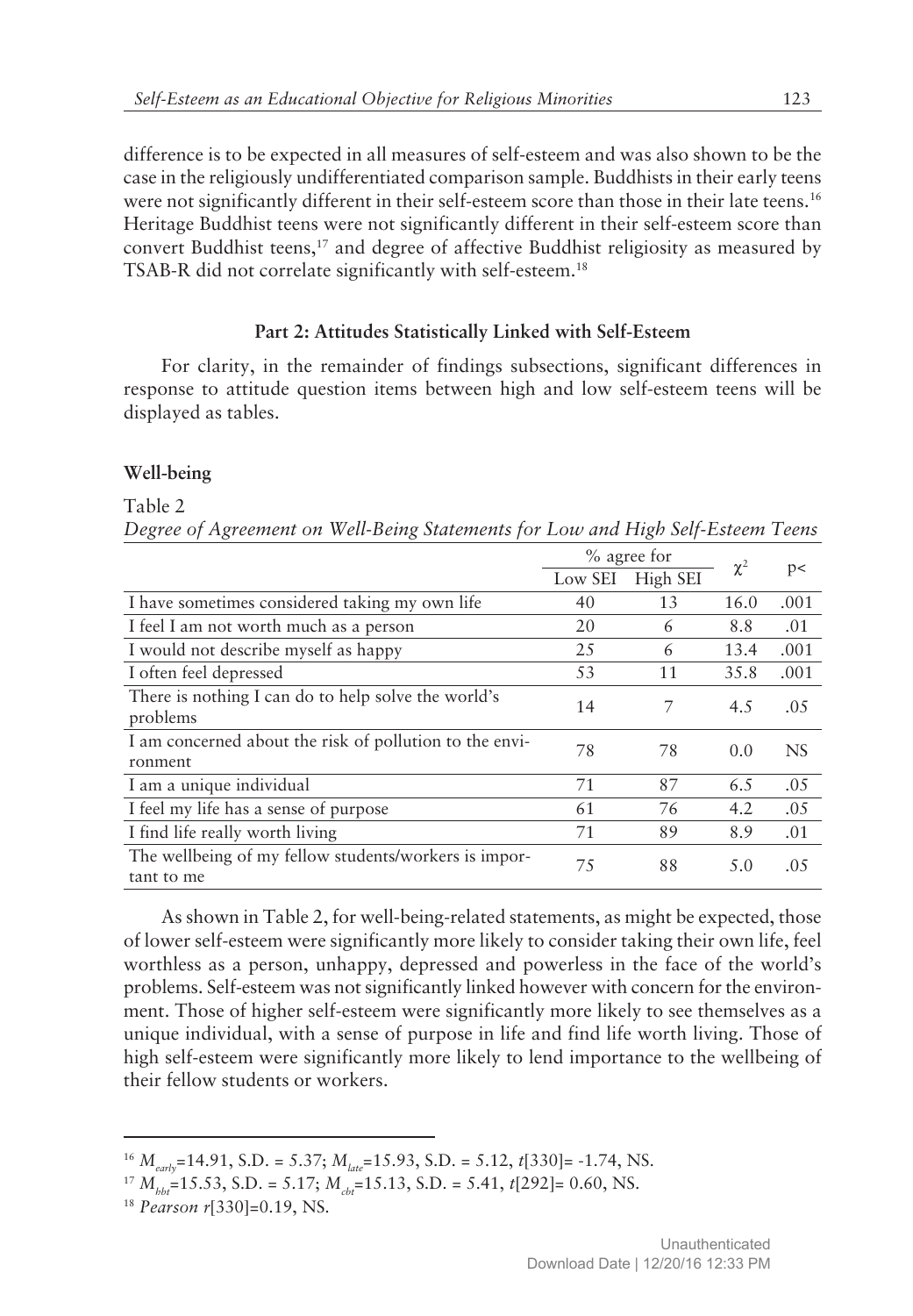# **Family**

Table 3

*Degree of Agreement on Family Statements for Low and High Self-Esteem Teens*

|                                                         | % agree for |          | $\chi^2$ |      |
|---------------------------------------------------------|-------------|----------|----------|------|
|                                                         | Low SEI     | High SEI |          | p    |
| My family disapproves of what I do with my spare time   | 46          | 26       | 7.1      | .01  |
| Adults do not listen to young people                    | 51          | 32       | 6.3      | .05  |
| Adults do not respect young people                      | 37          | 23       | 4.2      | .05  |
| I find it helpful to talk about my problems with my mum | 54          | 75       | 8.0      | .01  |
| I find it helpful to talk about my problems with my dad | 41          | 63       | 8.2      | .01  |
| I get on well with my family                            | 72.         | 90       | 9.2      | .01  |
| My family are supportive of me                          | 88          | 98       | 6.6      | .0.5 |

As shown in Table 3, in their family life, those of low self-esteem were significantly more likely to feel their family disapproved of what they did in their spare time and felt they were not listened to or respected by adults. Those of higher self-esteem were significantly more likely to find it helpful to talk about their problems with their parents, get on well with their family and find their family supportive.

# **School**

Table 4

*Degree of Agreement on School Statements For Low and High Self-Esteem Teens*

|                                          | $%$ agree for |                  |          |      |
|------------------------------------------|---------------|------------------|----------|------|
|                                          |               | Low SEI High SEI | $\chi^2$ | p    |
| I am worried about my exams at school    | 83            | 60               | 10.9     | .01  |
| I often worry about my school work       | 69            | 50               | 5.9      | .05  |
| School is boring                         | 30            | 11               | 9.9      | .01  |
| I am happy in my school                  | 71            | 90               | 10.2     | .01  |
| I like the people I go to school with    | 72            | 92               | 12.2     | .001 |
| My school is helping me prepare for life | 70            | 84               | 4.6      | (15  |

As shown in Table 4, for attitudes concerning school, those of low self-esteem were significantly more likely to worry about exams and schoolwork and find school boring. At school, those of higher self-esteem were significantly more likely to be happy, like the people they went to school with and feel school was preparing them for life.

# **Friends and Relationships**

As shown in Table 5, for friendship-related statements, those of low self-esteem were significantly more likely to feel pressurized by friends to do things they didn't want to do and were more likely to (restrict themselves to) have exclusively Buddhist friends. Those of high self-esteem were significantly more likely to find it helpful to talk about their problems with their friends and want to live close to them. As shown in relationships, those of low self-esteem were significantly more likely to worry about how they got on with others, about their sex-life and their attractiveness to the opposite sex.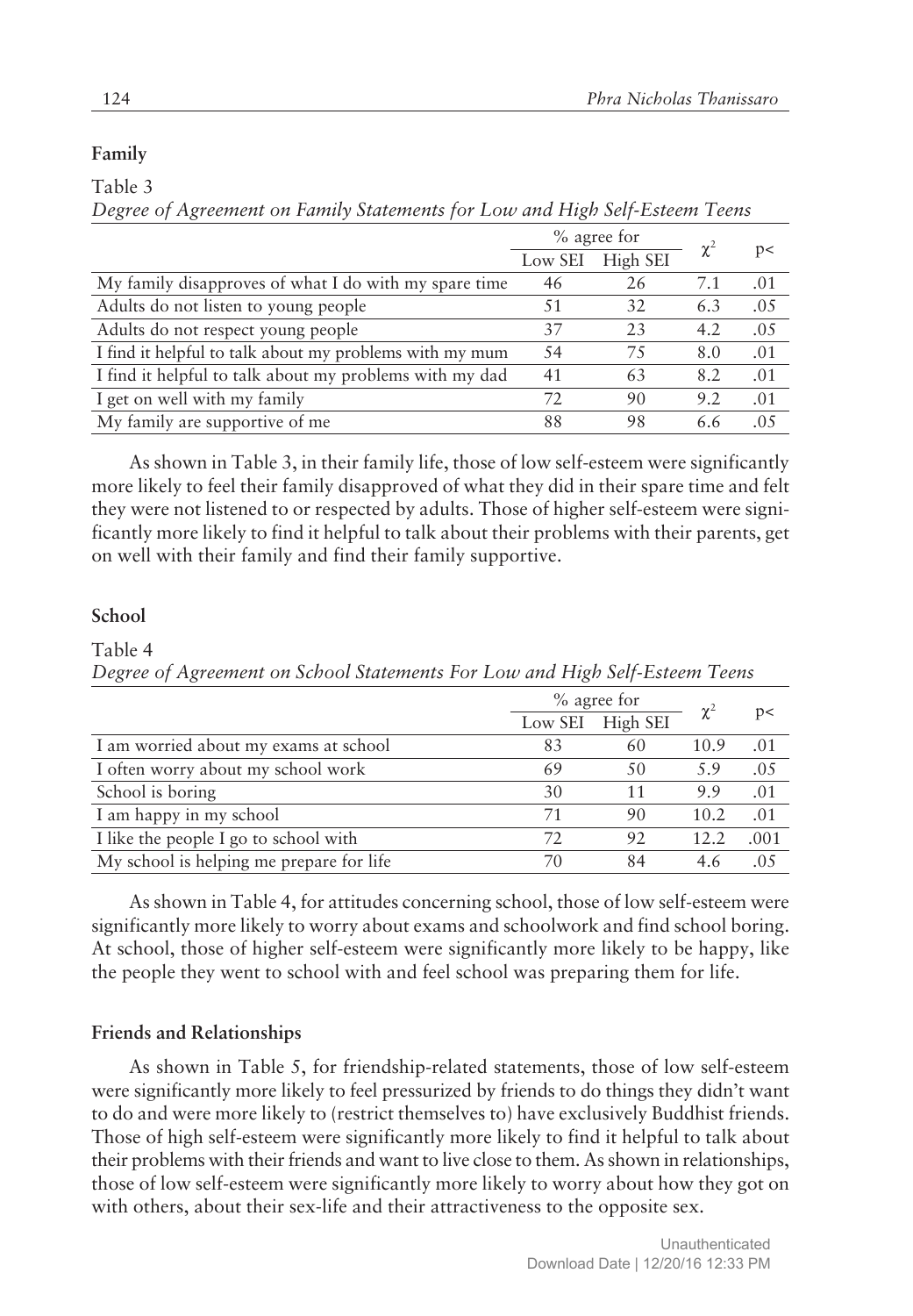# Table 5

*Degree of Agreement on Friends and Relationships Statements for Low and High Self-Esteem Teens*

|                                                                | % agree for |                  |          |      |
|----------------------------------------------------------------|-------------|------------------|----------|------|
|                                                                |             | Low SEI High SEI | $\chi^2$ | p<   |
| Sometimes I feel pressured by my friends to do things          |             |                  |          |      |
| I don't want to do                                             | 35          | 21               | 4.3      | .05  |
| Most of my friends are Buddhist                                | 28          | 12               | 6.7      | .01  |
| I find it helpful to talk about my problems with my<br>friends | 64          | 82               | 7.7      | .01  |
| I like to live close to my close friends                       | 54          | 74               | 7.1      | .01  |
| I am worried about how I get on with other people              | 51          | 24               | 13.0     | .001 |
| I am worried about my sex life                                 | 17          | 6                | 5.8      | .05  |
| I am worried about my attractiveness to the opposite sex       | 46          | 28               | 6.3      | .05  |

# **Supernatural Belief**

# Table 6

*Degree of Agreement on Statements Related to Supernatural Beliefs for Low and High Self-Esteem Teens*

|                                                             | $\%$ agree for |          |          |      |
|-------------------------------------------------------------|----------------|----------|----------|------|
|                                                             | Low SEI        | High SEI | $\chi^2$ | p<   |
| I believe in the Devil (Mara)                               | 36             | 18       | 7.7      | .01  |
| I believe in ghosts                                         | 57             | 26       | 16.4     | .001 |
| I believe it is possible to contact the spirits of the dead | 36             | 18       | 7.7      | .01  |
| I believe in angels                                         | 45             | 20       | 12.4     | .001 |
| I believe in black magic                                    | 19             |          | 6.3      | .05  |
| I am frightened of going into a church alone                | 28             |          | 13.9     | .001 |
| I am frightened of going into a temple alone                | 28             |          | 13.9     | .001 |

As shown in Table 6, in terms of supernatural belief, low self-esteem teens were significantly more likely to believe in the devil, ghosts, the possibility of contacting spirits of the dead, angels, black magic and be frightened to go into a church or temple alone.

# **Buddhism**

Table 7

*Degree of Agreement on Buddhist Statements for Low and High Self-Esteem Teens*

|                                                     | % agree for |                  |          |     |
|-----------------------------------------------------|-------------|------------------|----------|-----|
|                                                     |             | Low SEI High SEI | $\chi^2$ | p   |
| Buddhist teachings seem irrelevant to life today    |             |                  |          |     |
| The temple community seems irrelevant to life today |             |                  | 4()      | .05 |
| I consider myself a proper Buddhist                 |             | 58               | 76       | .01 |
| I am a religious person                             |             | 66               |          |     |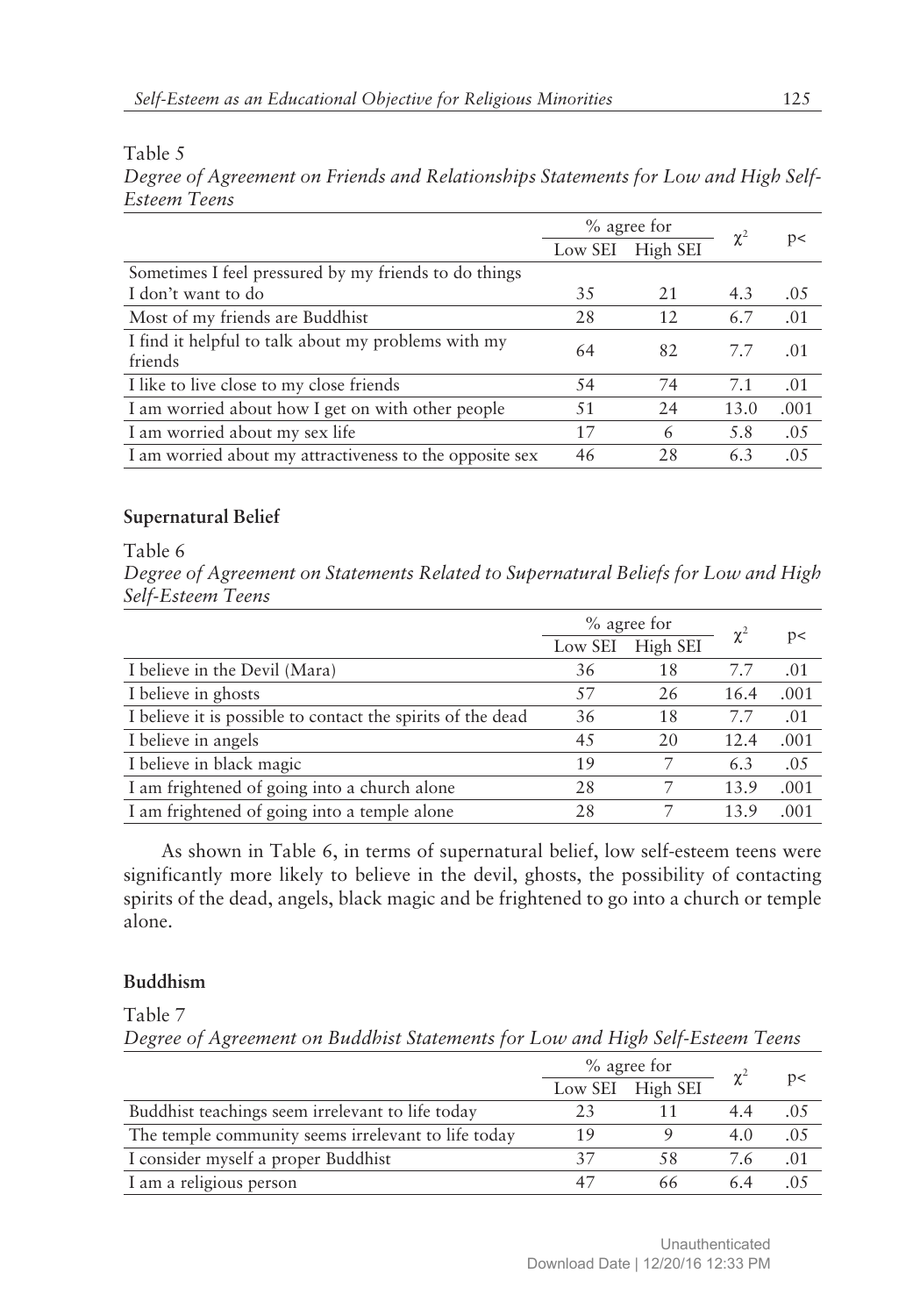As shown in Table 7, for Buddhist attitudes, those of low self-esteem were significantly more likely to find Buddhist teachings and the temple community irrelevant. Those of higher self-esteem, by contrast, were significantly more likely to consider themselves a proper Buddhist and a religious person.

## **Discussion**

#### **Individual Differences and Attitudes Linked with High Self-Esteem**

This study found that high self-esteem teens were found to express significantly more sense of well-being, had more positive engagement with their family and friends, were happier and more purposeful at school and felt more genuinely Buddhist. Consistent with the finding of Francis and Jones (1996) among 16 year olds, it was found that higher levels of self-esteem were linked with higher classes of socio-economic group  $$ perhaps not surprisingly, since young people in these socio-economic groups probably have greater opportunities in their lives. Similarly, those of higher self-esteem had significantly higher levels of extraversion and parental employment, but lower rates of internet use.

#### **Individual Differences and Attitudes Linked with Low Self-Esteem**

By contrast, low self-esteem teens expressed significantly less sense of well-being, were more worried in relationships, had less positive engagement with their family, were worried and under-motivated in school and felt pressurized in friendships, held more supernatural beliefs, felt Buddhism irrelevant and used the internet more. Female Buddhist teens scored significantly lower in terms of self-esteem than male Buddhist teens – but no more so than has been documented for males and females of undifferentiated religion. Those of lower self-esteem had significantly higher levels of introversion and more instability and emotionality. It is likely that those of low self-esteem associated mainly with their in-group mainly because introverts find it easier to 'open-up' to those they are familiar with.

# **Individual Differences and Attitudes Independent of Self-Esteem**

Age and religious style, Buddhist affiliation, temple attendance, meditation frequency, scripture reading, bowing to parents and concern for the environment did not prove to be factors where self-esteem was statistically linked – echoing the findings of Francis and Gibbs (1996) for Christian children. Maltby and colleagues (1999) did however find, that high self-esteem was associated with personal prayer and negatively related to extrinsic forms of religion and church attendance. It is encouraging that those of this religious minority seemed to be on an equal self-esteem footing with other children in school – as this commends the effectiveness of the British system of pluralist education.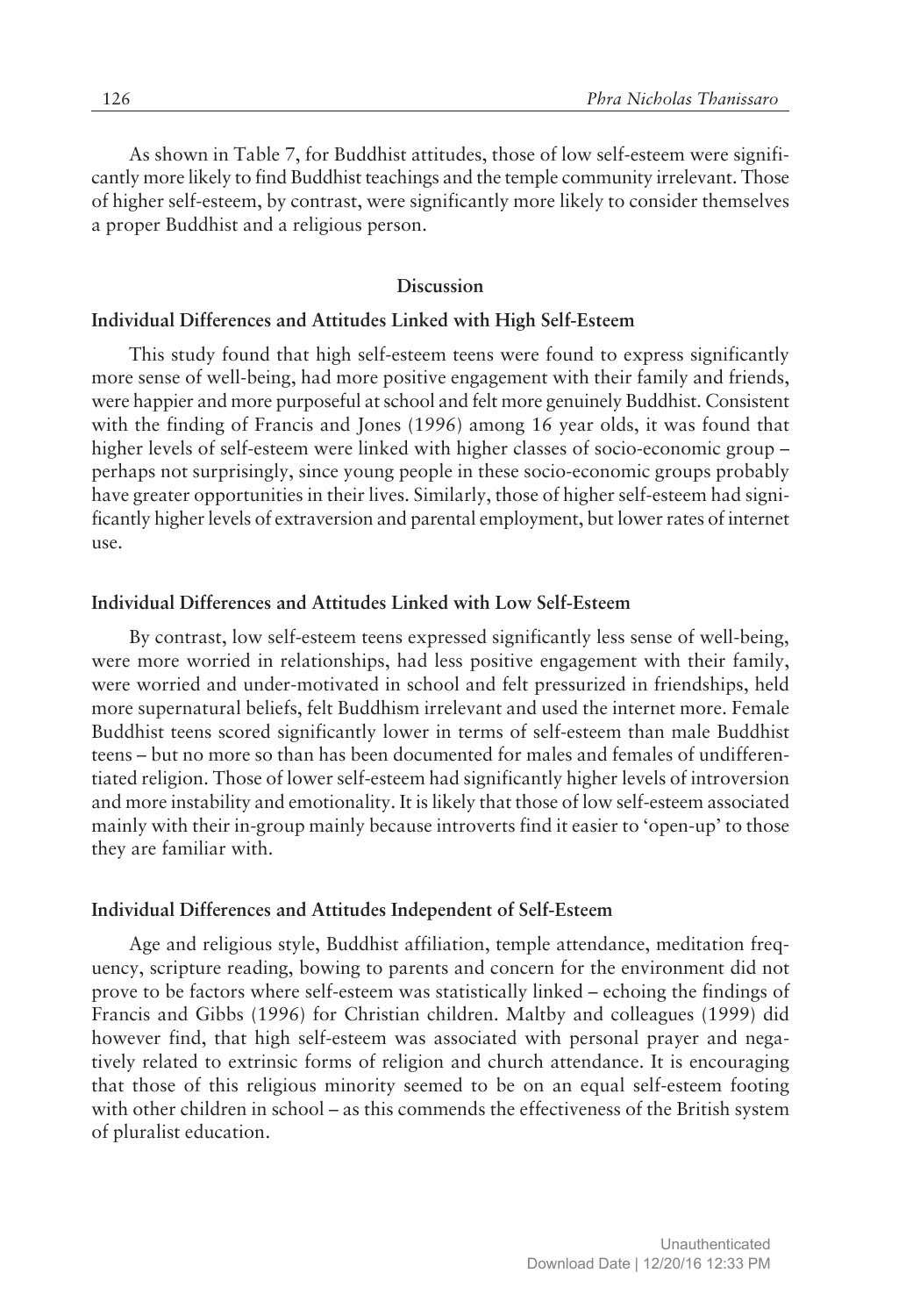## **Sustainability and Localized Education Objectives**

The sustainability of education can be related to the appropriateness with which educational objectives are aligned with local culture. Hoffman (1996) recommended reform in education concerning teaching and learning about culture, pedagogy and critical perspectives, since self-esteem is not as highly regarded in all cultures. Sustainable education needs to understand localized concepts of self and relationship to allow these to be leveraged to sustainable ends. Accordingly, the limitations of self-esteem for sustainable education, especially for cultural-religious minorities and introverts is elaborated below with suggestions for compensatory interventions by teachers.

#### **Self-Esteem and Cultural-Religious Minorities**

It is obvious from the findings of this study, that even though Buddhists are a tiny religious minority in Britain, their self-esteem is not significantly different from peers in the mainstream population – so being a minority doesn't automatically predict low selfesteem. Self-esteem seemed to be related to religious affiliation rather than aspects of religious participation, since degree of religious participation, whether measured in terms of temple attendance, frequency of meditation, scripture reading or bowing to parents in respect, had no significant link with self-esteem. Self-esteem might therefore be considered the sign of a boundary marker or a sense of 'uniqueness'. Such in-group pride is a double-edged sword often encouraging sectarianism at the expense of acceptance of difference or holistic education initiatives in general (Badjanova & Iliško, 2015, 134). Furthermore, cultural and ethnic minority groups may have their own paradigms for viewing self and may not be swayed by any multicultural educator's emphasis on how good it feels to be unique. This understanding of the limitations of self-esteem lies at the heart of the distinction between 'pluralist' rather than 'multicultural' education where pluralism implies knowing one's own identity while having a respectful awareness of others (e.g. de Souza, 2016, 134), rather than the multiculturalist approach of each ingroup being merely proud of its own identity. Emphasis on ëresponsibilityí and awareness of one's identity in relation to that of others, rather than pride in personal uniqueness would be a more sustainable touchstone of pluralist education.

#### **Self-Esteem and Pupil Psychological Type**

Self-esteem may be a construct that tells us more about extraversion than about subjective quality of life. Many aspects of extraversion are also reflected in aspects of high-self esteem behaviour whether it be talking about problems with parents or friends, relevance of religious community or liking the people they go to school with. To put too much emphasis on self-esteem would be to ignore the plight of introverts in education. Following the Jungian rather than the Eysenckian interpretation, being extravert is not *superior* to being introvert – simply a different manner of being. Thus although low self-esteem might be considered problematic, it should not be confounded with introverted Psychological Type. Education has a role to encourage socialization and collectivism, but teachers must consider the extent to which introverts need to be encouraged to change. The introvert risk of isolation and dwelling in an inner world of supernatural beliefs should stimulate teachers to provide avenues of creative expression through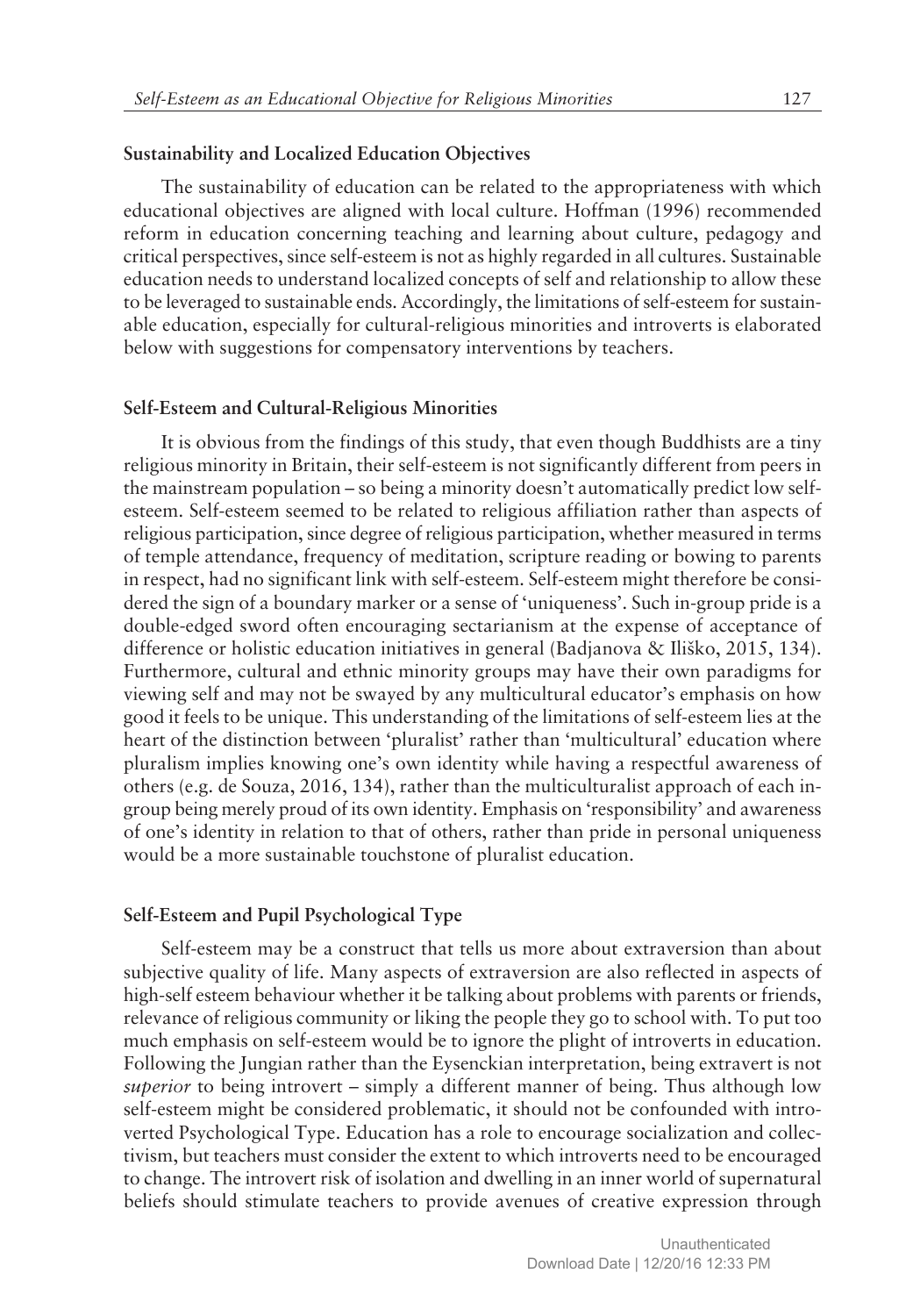writing or drama to allow those pupils to become aware of their own worldview – and this way make the school experience meaningful to the full range of psychological types. The school system generally does not facilitate introvert approaches to study, but if teachers are aware of the jarring experience introverts have of school, models can be provided of introvert way of 'doing' leadership (Cain, 2012), such as appreciating pupil self-reliance. Educational activities can be designed to give a balance of activities such as time for silence in schools, which encourages an amenable input by introverts, with correspondingly less emphasis on discussion, group activities and verbal expression (Lees, 2012). Such a shift would help boost well-being of introverts and make school experience more meaningful. Rather than forcing introvert pupils to be something they are not, they can be encouraged to 'wear' their introversion more comfortably. If raising self-esteem of pupils is to remain one of the main educational objectives, ways to boost success for introvert teens should mean more opportunity for quiet reflection, which would improve academic performance of low-esteem introvert teens, thereby indirectly boosting their self-esteem.

#### **Self-Esteem and Sustainability**

At a time when more than ever, a younger generation needs to become aware of the collective responsibility for the planet, rampant individualism cannot be considered sustainable. Where child-centred education emphasizes self-esteem, particularly inflated self-esteem, it is one reason why formal education remains part of the problem of unsustainability rather than a solution (Sterling, 2008, 64). At the same time, this study concurs with the recommendation of Chansomsak and Vale (2008, 46) that Nature should not be exploited for establishing a self-image based on wealth. The solution to the problem lies, for the most part, in reinventing self-image to something more sustainable. If pupils can be trained, instead of basking in self-esteem, to expand their concerns to include others, their self-interested behaviours will be changed to actions in the interest of all.

## **Conclusion**

Although the main aim of the Buddhist approach to education is not to promote sustainability, Buddhists certainly focus on relationships. Self-esteem, especially inflated self-esteem however, is not thought a desirable end-product of nurture in Buddhism,<sup>19</sup> where humility, sensitivity to aspects of personal suffering and collectivist values are still strongly encouraged. The problem with self-esteem is the way in which it encourages boundary demarcation that compromises the closeness of relationship between self and other. Since almost all social and ecological problems are caused by dysfunctional relationships between humans and the environment, looking beyond the self-esteem construct using localized knowledge such as that of the Buddhists, has much to offer the sustainable education discourse.

<sup>&</sup>lt;sup>19</sup> Humility [nivato] in the Buddhist Mangala Sutta [Kh.v.3, Sn.259-268] refers literally to the lack of inflated self-esteem.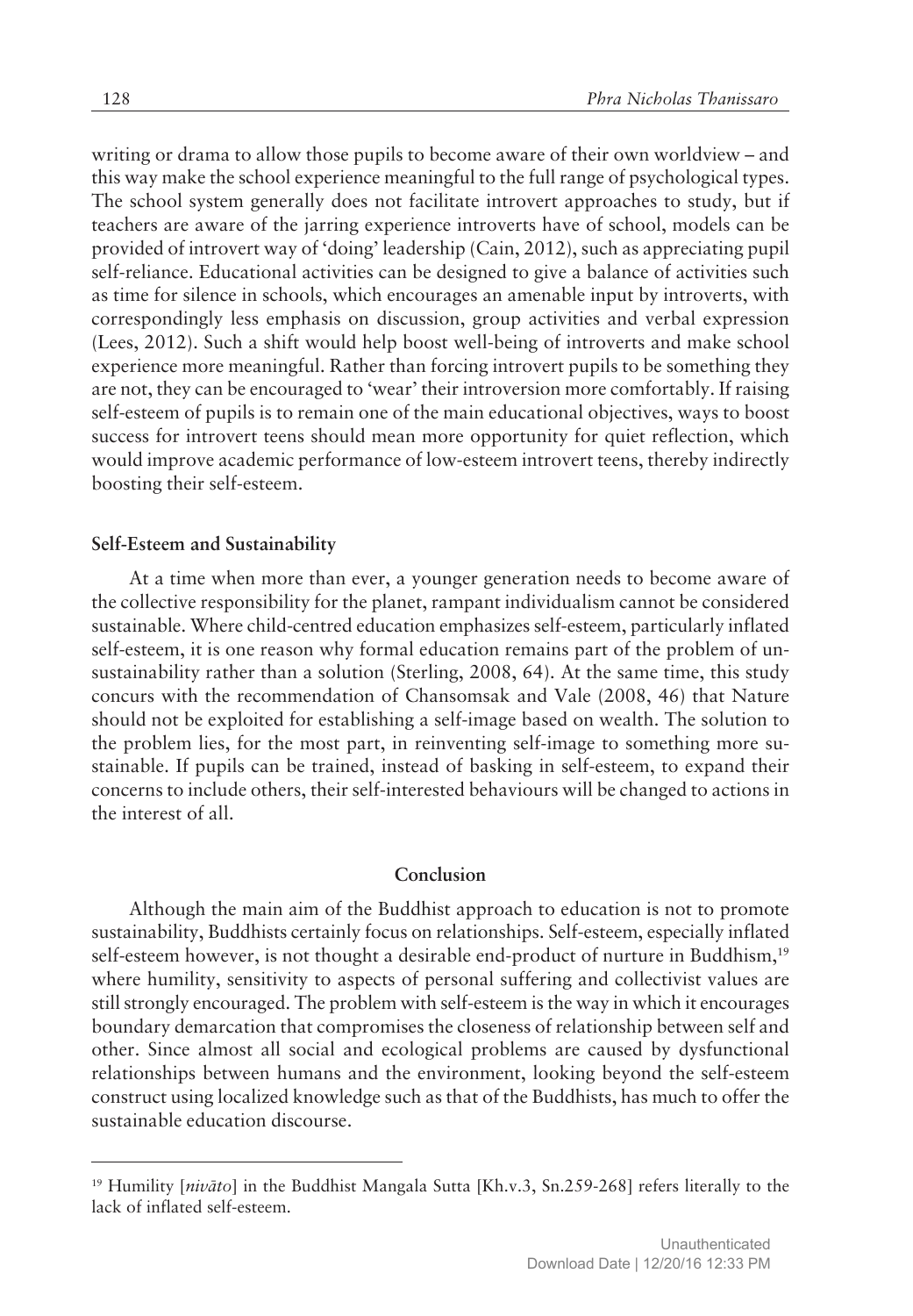# **Suggestions for Further Research**

Although this quantitative study has highlighted some of the limits of the selfesteem concept as a sustainable objective in education, it is not clear whether Buddhists are a special case, and it would be instructive to survey other religious minorities using the same methods. It would also be helpful to compare sustainable attitudes such as concern for the environment between schools putting more or less emphasis on selfesteem or extravert-orientated learning activities.

# References

- Badjanova, J. & Iliko, D. (2015). Holistic approach as viewed by the basic school teachers in Latvia. *Discourse and Communication for Sustainable Education*, *6*(1), 132-140. http://dx.doi.org/10.1515/dcse-2015-0010
- Baumann, M. (2002). Paying homage to the Buddha in the West. In M. Baumann and C. S. Prebish (Eds.), *Protective amulets and awareness techniques, or how to make sense of Buddhism in the West* (pp. 52–63). London: University of California Press.
- Baumeister, R. F., Campbell, J. D., Krueger, J. I. & Vohs, K. D. (2003). Does high selfesteem cause better performance, interpersonal success, happiness, or healthier lifestyles? *Psychological Science in the Public Interest*, 4(1), 1–44. doi: 10.1111/ 1529-1006.01431
- Bishop, J. A. & Inderbitzen, H. M. (1995). Peer acceptance and friendship: An investigation of their relation to self-esteem. *Journal of Early Adolescence*, 15(4), 476– 489. doi: 10.1177/0272431695015004005
- Blascovitch, J. & Tomaka, J. (1991). Measures of self-esteem. In J. P. Robinson, P. R. Shaver and L. S. Wrightsman (Eds.), *Measures of personality and social psychological attitudes* (pp. 115-160). New York: Academic Press.
- Cain, S. (2012). *Quiet: The power of introverts in a world that canít stop talking*. London: Penguin.
- Chansomsak, S. & Vale, B. (2008). The Buddhist approach to education: an alternative approach for sustainable education. Asia Pacific Journal of Education, 28(1), 35-50. doi: 10.1080/02188790701850063
- Coleman, J. C. & Hendry, L. B. (1999). *The Nature of adolescence*. London: Routledge.
- Coopersmith, S. (1967). *The antecedents of self-esteem*. San Francisco, CA: Freeman.
- Coopersmith, S. (1981). *Self-esteem inventories*. Palo Alto, CA: Consulting Psychologists Press Inc.
- de Souza, M. (2016). The spiritual dimension of education addressing issues of identity and belonging. *Discourse and Communication for Sustainable Education*, *7*(1), 125–138. Retrieved from: http://dx.doi.org/10.1515/dcse-2016-0009
- Delaney, W. & Lee, C. (1995). Self-esteem and sex roles among male and female high school students: their relationship to physical activity. *Australian Psychologist*, 30(2), 84-87. doi: 10.1080/00050069508258908
- Demo, D. H. (1985). The measurement of self-esteem: Refining our methods. *Journal of Personality and Social Psychology*, 48(6), 1490–1502. doi: 10.1037/0022-3514.48.6.1490
- Francis, L. J. (2005). God Images and Self-esteem: a study among  $11-18$  year-olds. *Research in the Social Scientific Study of Religion, 16, 105-122.*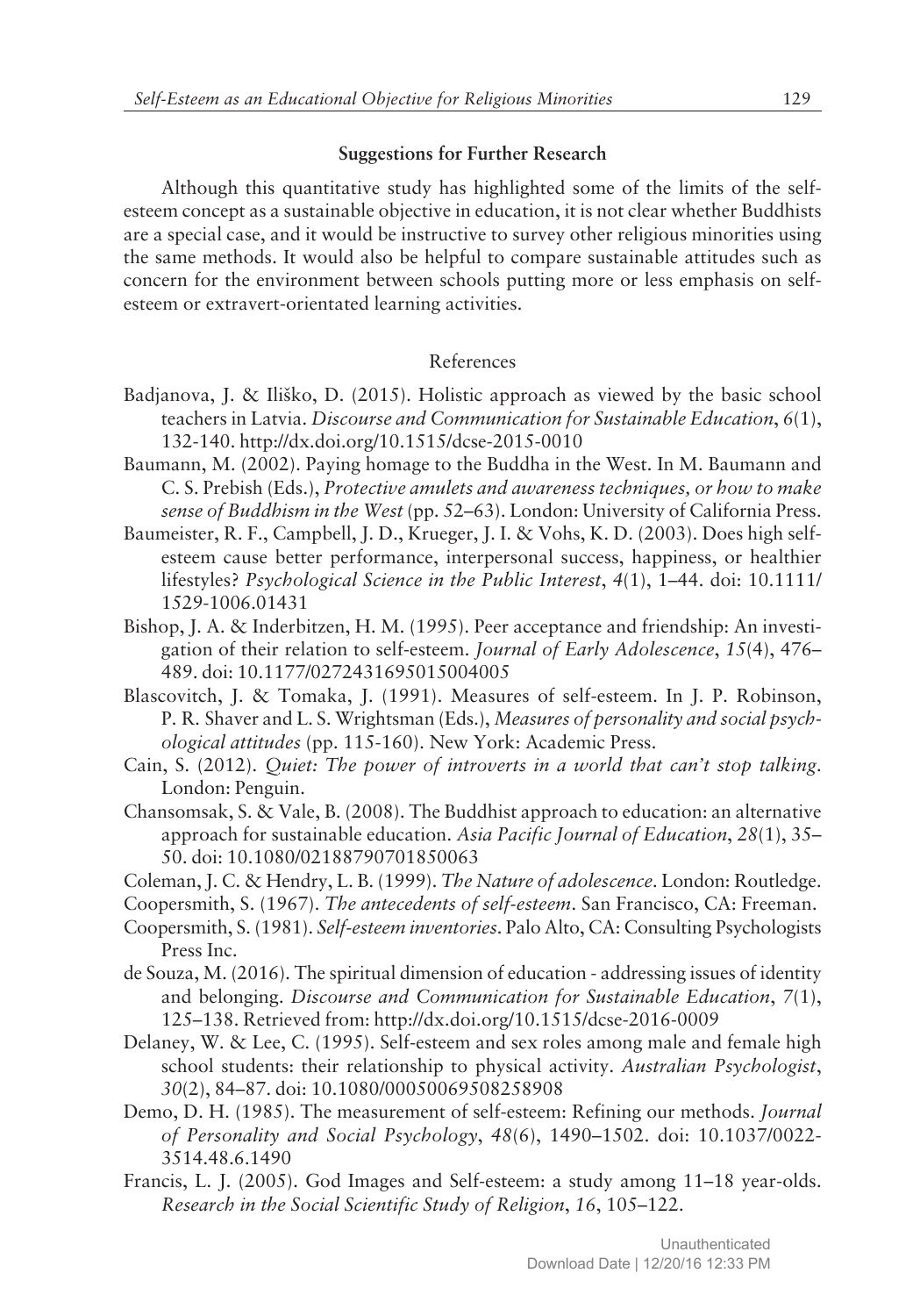- Francis, L. J. & Gibbs, D. (1996). Prayer and self-esteem among 8- to 11-year-olds in the United Kingdom. *Journal of Social Psychology*, 136(6), 791-793. doi: 10.1080/ 00224545.1996.9712256
- Francis, L. J. & Jones, S. H. (1996). Social class and self-esteem. *The Journal of Social* Psychology, 136(3), 405-406. doi: 10.1080/00224545.1996.9714019
- Geller, L. (1982). The failure of self-actualization theory: a critique of Carl Rogers and Abraham Maslow. *Journal of Humanistic Psychology*, 22(2), 56-73. doi: 10.1177/ 0022167882222004
- Heatherton, T. F. & Wyland, C. L. (2003). Assessing Self-Esteem. In S. J. Lopez & C. R. Synder (Eds.), *Positive psychology assessment: A handbook of models and measures* (pp. 219-233). Washington, DC: American Psychological Association.
- Hills, P. R., Francis, L. J. & Jennings, P. (2006). Religious behaviour, personality and dimensions of self-esteem among 13- to 15-year-old adolescents. *Journal of Research on Christian Education, 15(1), 61-76.*
- Hills, P. R., Francis, L. J. & Jennings, P. (2011). The school short-form Coopersmith Self-Esteem Inventory: Revised and Improved. *Canadian Journal of School Psychology*, 26(1), 62-71. doi: 10.1177/0829573510397127
- Hoffman, D. M. (1996). Culture and self in multicultural education: Reflection on discourse, text, and practice. *American Educational Research Journal*, *33*(3), 545ñ 569. doi: 10.3102/00028312033003545
- Jones, S. H. & Francis, L. J. (1996). Religiosity and self-esteem during childhood and adolescence. In L. J. Francis, W. K. Kay and W. S. Campbell (Eds.), *Research in Religious Education* (pp. 189–206). Leominster: Gracewing.
- Kendall, B. & McHenry, R. (1998). *Technical supplement to the MBTI® Manual*. Oxford: Oxford Psychologists Press.
- Lees, H. E. (2012). *Silence in schools*. Stoke-on-Trent: Trentham Books.
- Lipnevich, A. A. (2006). Low self-esteem: myth or reality? *Focus on Basics*,  $8(B)$ , 1–7. Retrieved April 1, 2016, from: http://www.ncsall.net/index.html@id=1105.html
- Maltby, J., Lewis, C. A. & Day, L. (1999). Religious orientation and psychological well-being: The role of the frequency of personal prayer. *British Journal of Health* Psychology, 4(4), 363-378. doi: 10.1348/135910799168704
- Nattier, J. (1995). Visible & invisible: The politics of representation in Buddhist America. *Tricycle, The Buddhist Review, 5(1), 42–49.*
- Nesbitt, E. (2004). *Intercultural education: Ethnographic and religious approaches*. Brighton: Sussex Academic Press.
- Numrich, P. D. (1996). *Old wisdom in the new world: Americanization in two immigrant theravada Buddhist temples*. Knoxville: University of Tennessee Press.
- Robbins, M., Francis, L. J. & Kerr, S. (2007). God images and self-esteem among secondary school pupils in South Africa. In P. Hegy (Ed.), *What do we imagine God to be? The function of 'God images' in our lives* (pp. 89–107). Lampeter: Edwin Mellen Press.
- Rogers, C. R. (1961). *On becoming a person: A therapist's view of psychotherapy*. Boston, MA: Houghton Mifflin.
- Rosenberg, M. (1965). *Society and the adolescent self-image*. Princeton, NJ: Princeton University Press.
- Rosenthal, R. & Jacobson, L. (1968). *Pygmalion in the classroom*. New York: Holt, Rinehart & Winston.